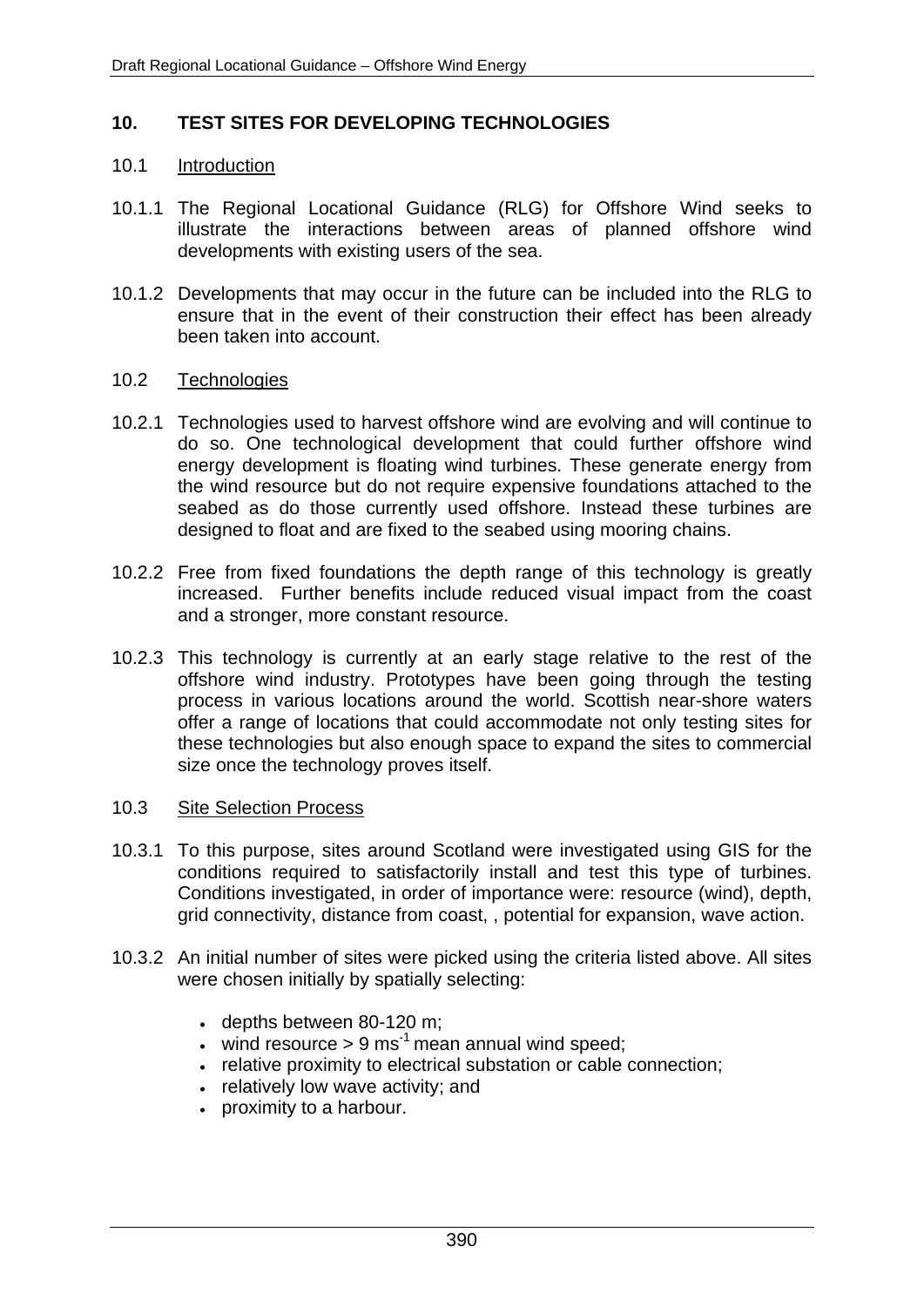- 10.3.3 The size of each site was 30  $km^2$ , chosen to be able to fit 20-30 turbines or 100 MW.
- 10.3.4 Sites in this exercise have been chosen for depths of over 80 m. This approach is more inclusive in terms of technology as some floating turbines require a substantial vertical clearance below water level.
- 10.3.5 If floating turbine technology that does not require such high clearance became the preferred selection of the industry the choices for sites would increase greatly in number.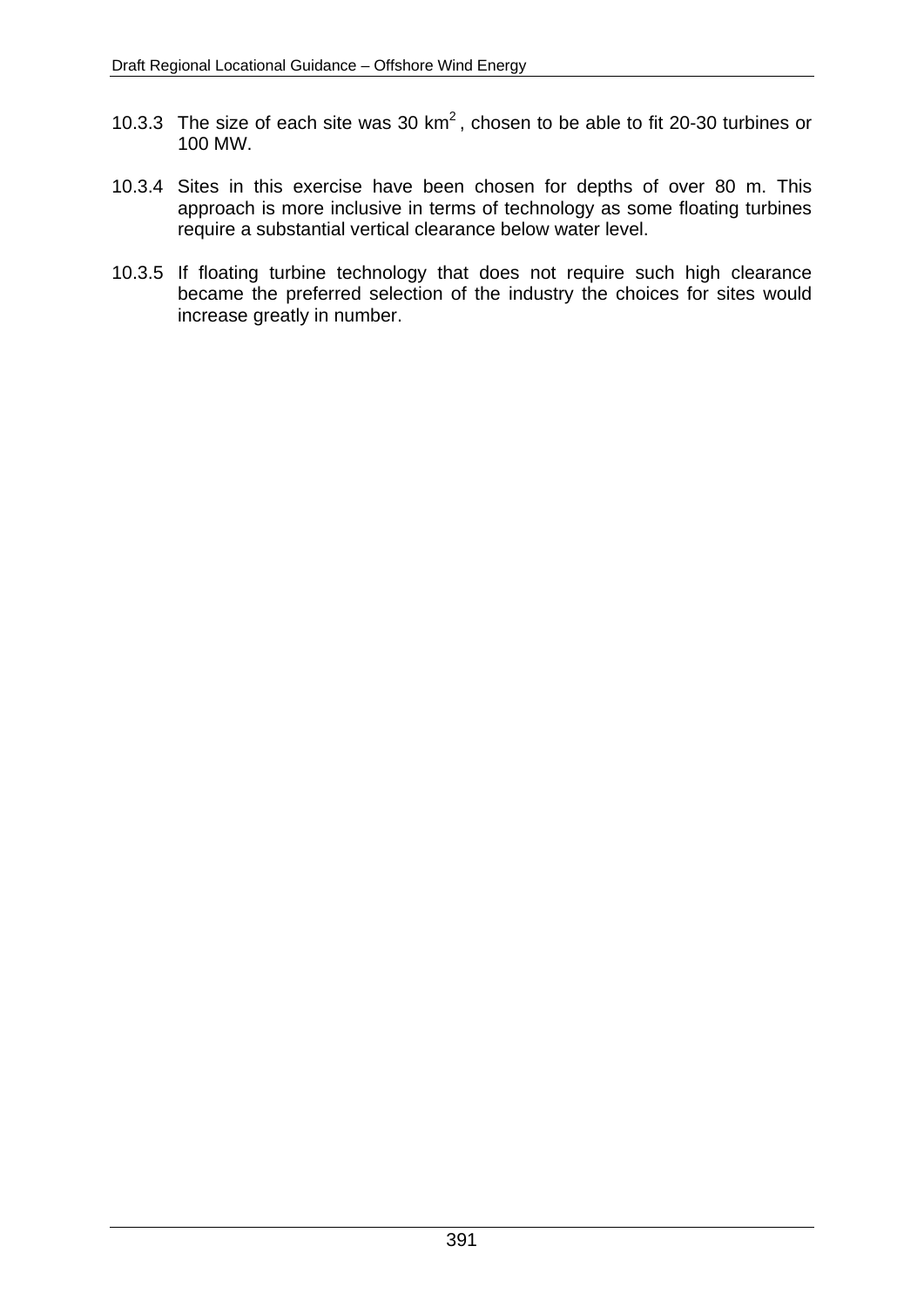# 10.4 Site 1 Southern Moray Firth

# **Figure 10.1** Southern Moray Firth Site



- 10.4.1 This site sits in water of mean depth 80-85 m. Water of the same and higher depth lies to the north east. Distance from shore is approximately 12 Km.
- 10.4.2 The site has mean annual wind speeds of  $9.15 \text{ ms}^{-1}$ , mean summer wind speeds of 7.09 ms<sup>-1</sup> and mean winter speeds of 11 ms<sup>-1</sup>.
- 10.4.3 Wave significant height shows an annual mean of 1.49 m. In summer this is 1.02 m and in winter 1.87 m.
- 10.4.4 Conditions that fall within the required parameters exist along this trench to the east up till offshore wind area of search North East 2 (NE2).
- 10.4.5 Connection could potentially be achieved co-using the telecom cable infrastructure that exists approximately 4 km west of site 1 and meets land at Banff.
- 10.4.6 Electrical substations can be found at Macduff and further east at Fraserburgh. Both these have a 132V capacity.
- 10.4.7 Commercial expansion could be realised in an easterly direction along the deep Moray Firth trench, as marked with the gridded polygon in Fig 10.1.
- 10.4.8 Principal expected constraints from other users of the sea would be from fishing (scallop, nephrops and squid) and shipping in and out of Peterhead and Fraserburgh harbour.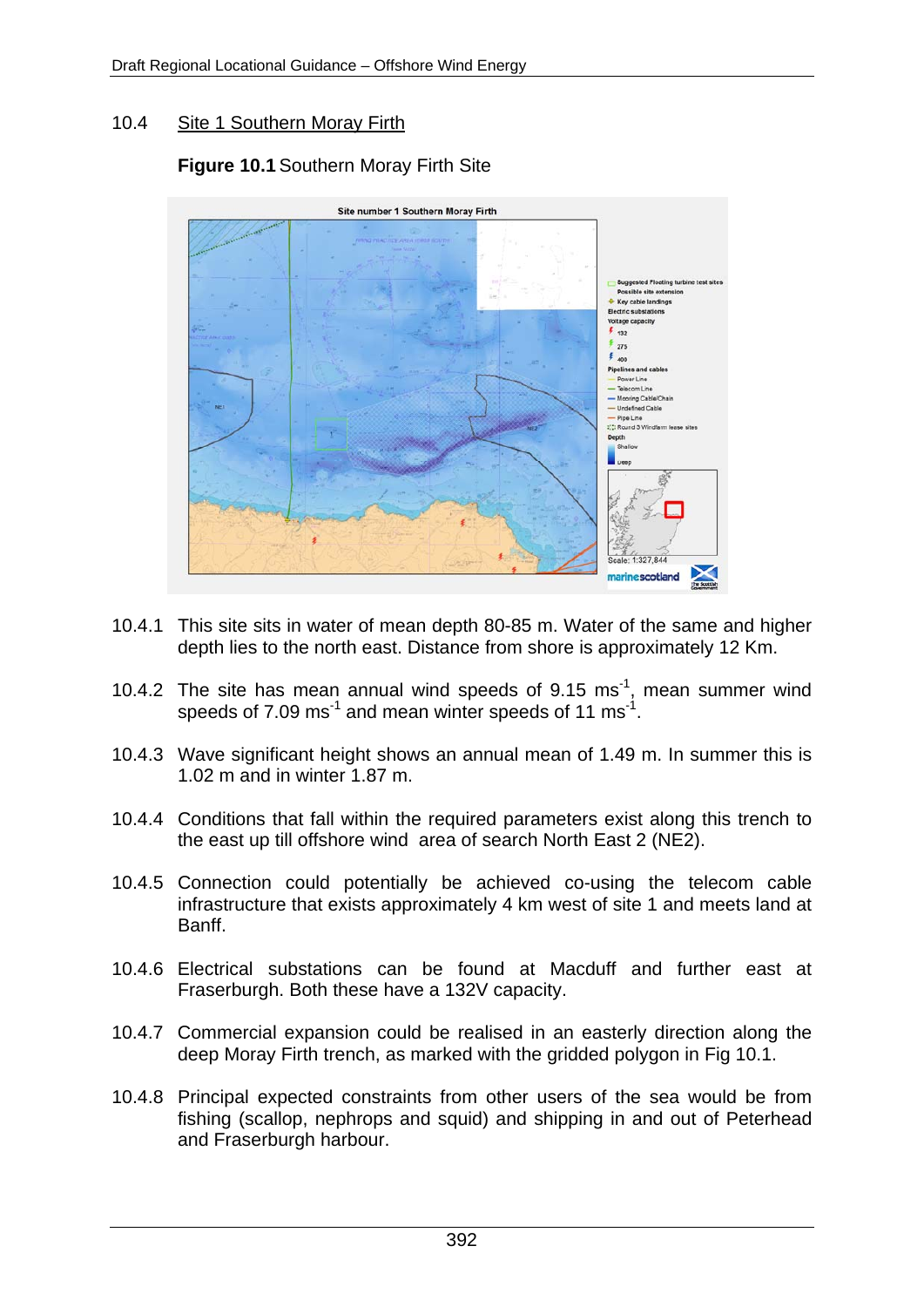10.4.9 Automatic Identification System (AIS) data from 2010 shows that shipping is heavier towards the middle of offshore wind area of search NE2 than at its north extent, so developments would be less constrained by shipping in the expansion area suggested.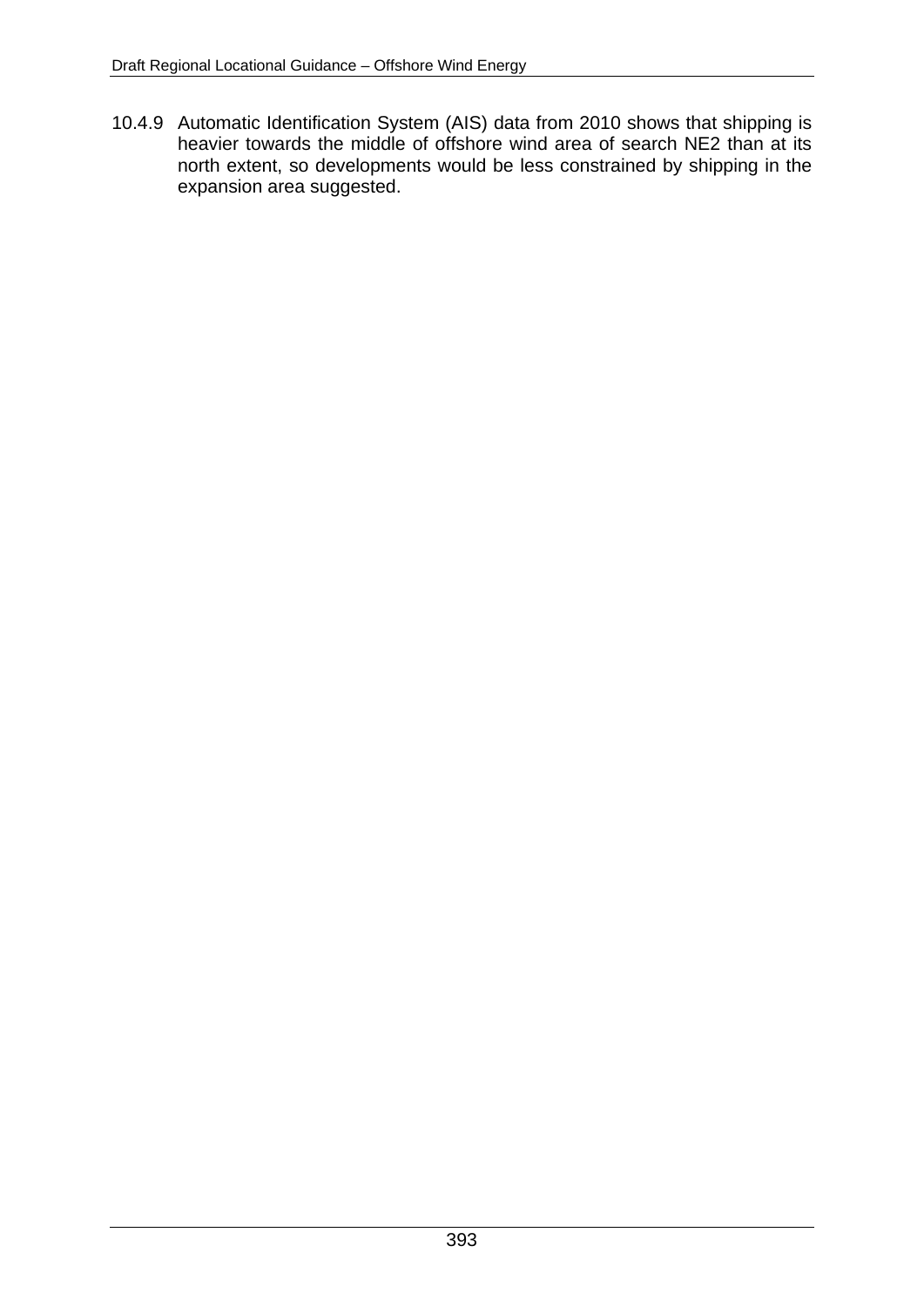### 10.5 Site 2 North Coast

# **Figure 10.2** North Coast Site



- 10.5.1 Site 2 sits in water of between 90-116 m depth.
- 10.5.2 Wind resource is good with annual wind speeds of  $9.25 \text{ ms}^{-1}$ . Summer mean wind speeds are  $6.95$  ms<sup>-1</sup> and winter mean speeds 11.08 ms<sup>-1</sup>
- 10.5.3 Wave annual mean significant height is less than 2 m. This shows a mean of 1.2 m in summer months and 2.5 m in winter months.
- 10.5.4 Submerged power line cables exist at 27 km east. These connect the Scottish mainland to Orkney and meet land at the mid and eastern extent of Thurso Bay.
- 10.5.5 Substations can be found 13 km south east at sites located 10 km west of Thurso (275 V) or in Thurso itself (132 V)
- 10.5.6 This site is 13 km east of the Farr point wave demonstration lease site. This potentially opens avenues for collaborative use of technical resources.
- 10.5.7 Constraints in this site will predominantly come from shipping as a busy route crosses east-west through this site. This factor may limit the potential for commercial expansion to anywhere but an easterly direction within the 70+ depth contour.
- 10.5.8 To a lesser degree of constraint there is a seasonal herring fishery from late summer to autumn in this general area.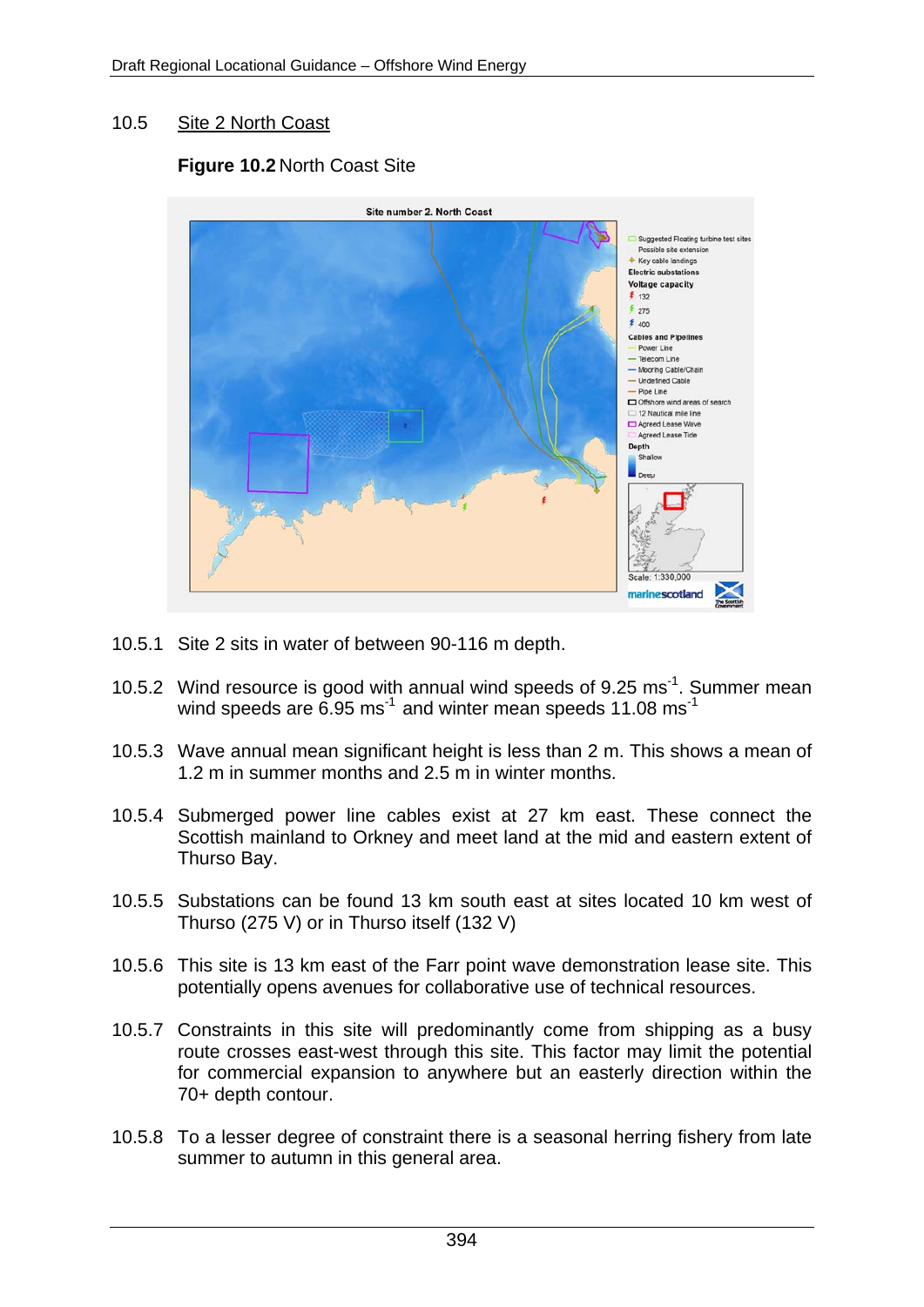10.5.9 Further east tides increase to high levels as the site gets closer to the Pentland firth.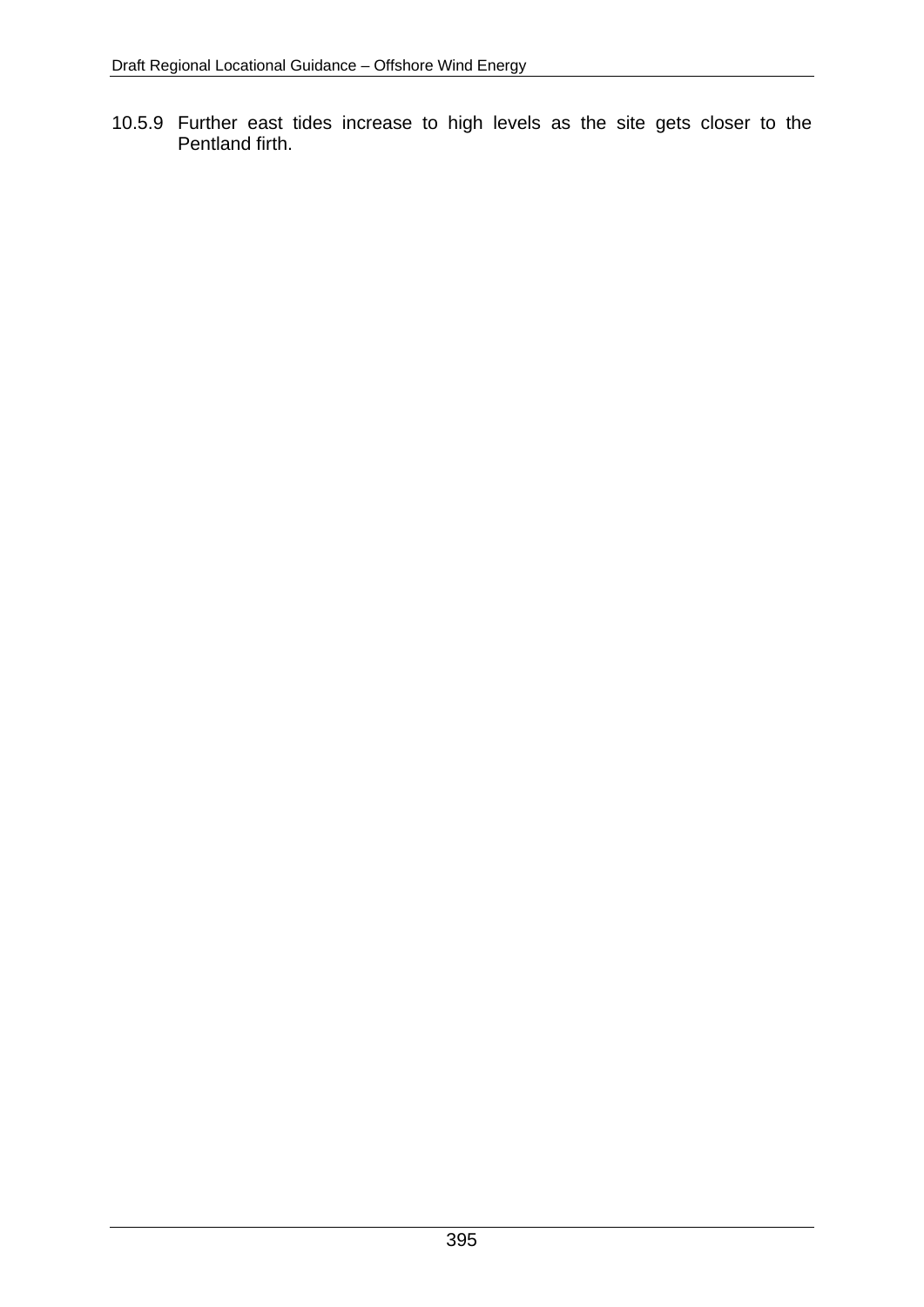### 10.6 Site 3 East Aberdeen

# **Figure 10.3** East Aberdeen Site



- 10.6.1 This site has an average depth of 95 m and it is situated 21 km south west of Peterhead on the north east coast.
- 10.6.2 Wind resource is strong with an annual mean of 9.5 ms<sup>-1</sup>. This drops in summer to a mean of  $7.45 \text{ ms}^{-1}$  and rises to a mean of  $11.5 \text{ ms}^{-1}$  in winter months.
- 10.6.3 Mean wave height is around 1.79 m, although the summer mean is around 1.23 m and the winter mean is 2.29 m.
- 10.6.4 Four electrical substations exist in relatively close proximity at 23-27 km in the vicinity of Peterhead. Two of these are 275 V and two are 132 V.
- 10.6.5 Between Newburgh and Aberdeen lies the Aberdeen Bay wind turbine test centre.. This possibly presents an option to share technical resources.
- 10.6.6 Another cable landing currently not being used exist at Peterhead (23 km from site). North of Aberdeen a further six substations exist at distances between 40 and 50 km from site 3, voltages are mostly 132 V.
- 10.6.7 Harbour facilities could be provided at Aberdeen or Peterhead.
- 10.6.8 Shipping is of low density where this site is located. AIS data averaged over one week from January, March, July and September 2010 gives eight vessel movements per week.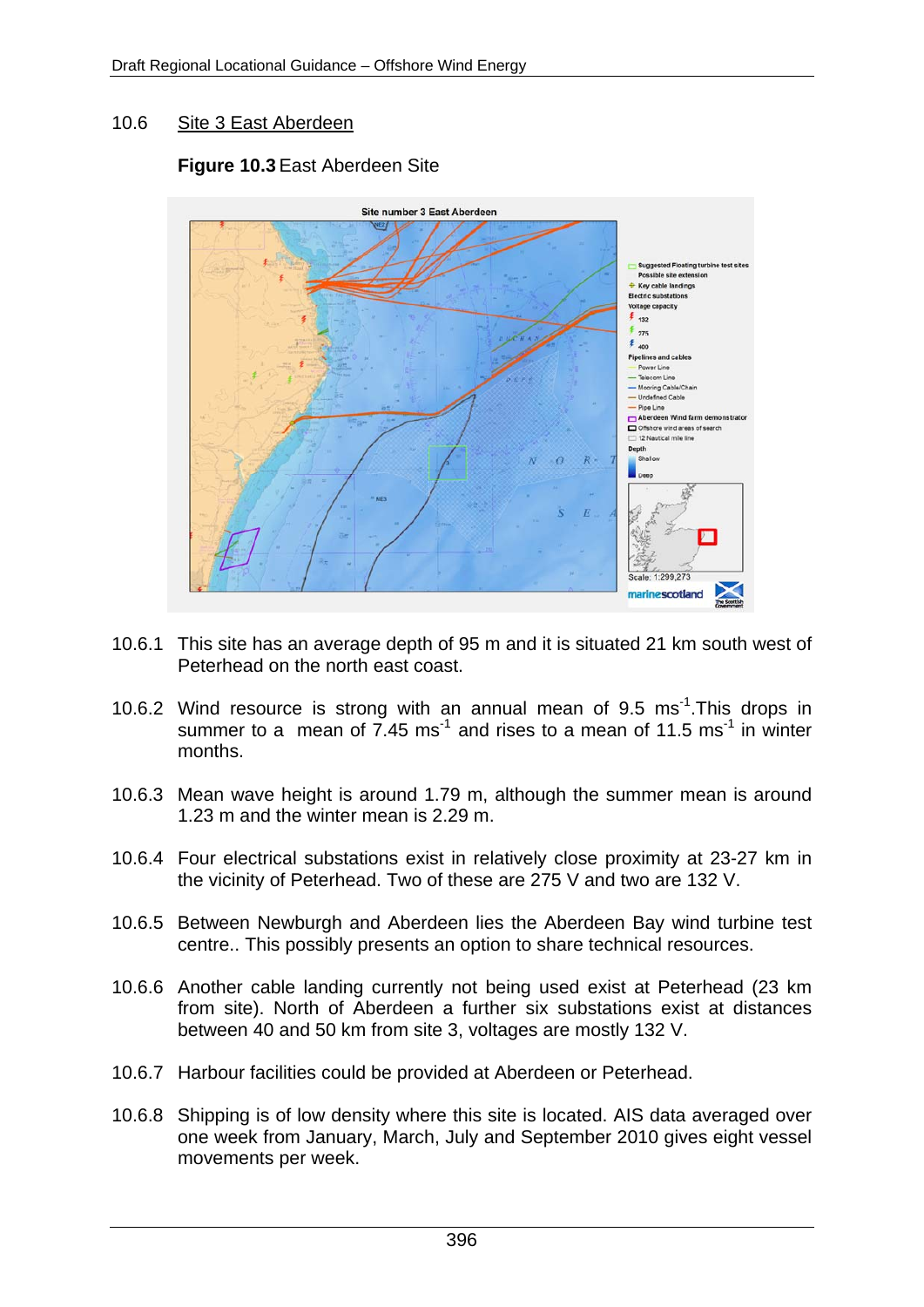- 10.6.9 Scallop dredging occurs in the vicinity of this site.
- 10.6.10 Pelagic vessels fish for herring in late summer and autumn close to this site.
- 10.6.11 Safety and personnel transport helicopter routes for the offshore oil and gas industry exist to the north of this site and would present an interaction to expansion in an eastward direction.
- 10.6.12 Potential for commercial expansion is good with suitable water depths within the north of area of search North East 3 (NE3). Also to the north east and east, limited possibly, in the north east, by the eastward pipeline and submerged power cable.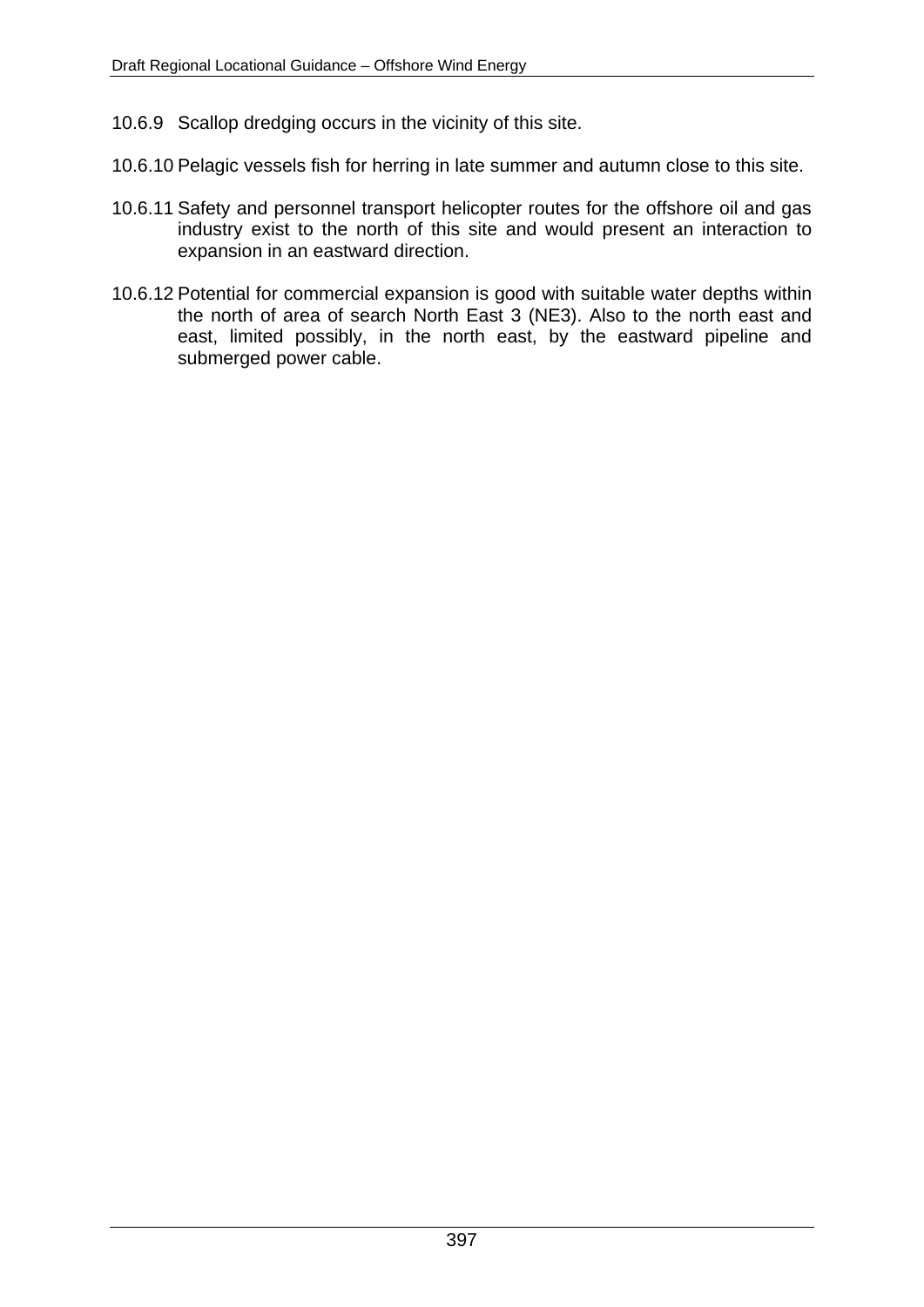### 10.7 Site 4 Inner Hebrides

### **Figure 10.4** Inner Hebrides Site



- 10.7.1 Depth at this site is higher than sites 1-3, with an average depth of 115 m.
- 10.7.2 Wind resource is good with and annual mean wind speed of 9.3 ms<sup>-1</sup>. Seasonal variability makes the wind speed in summer less at 7.5 ms<sup>-1</sup> and higher in winter at 11.11 ms<sup>-1</sup>.
- 10.7.3 Mean annual wave height is 1.5 m. In summer this is 1.04 m and in winter 1.9 m.
- 10.7.4 A 132 V substation exists south of Stornoway. Data available shows a possible location for connectivity south west of site 4, the suitability of this connection would have to be investigated further.
- 10.7.5 Constraints exist from fishing, there is an active mobile nephrops, seasonal pelagic and creeled brown crab fishery and to a lesser degree a scallop fishery within the area chosen.
- 10.7.6 Shipping may also present a lesser constraint as site 4 is located at a less busy section of the North Minch shipping passage.
- 10.7.7 Military activities, mainly submarine exercises are performed in the general North Minch area, data suggests the risk of interaction is low.
- 10.7.8 The location of site 4 is overlapped by the 17 km safety buffer from the Stornoway civil aviation aerodrome.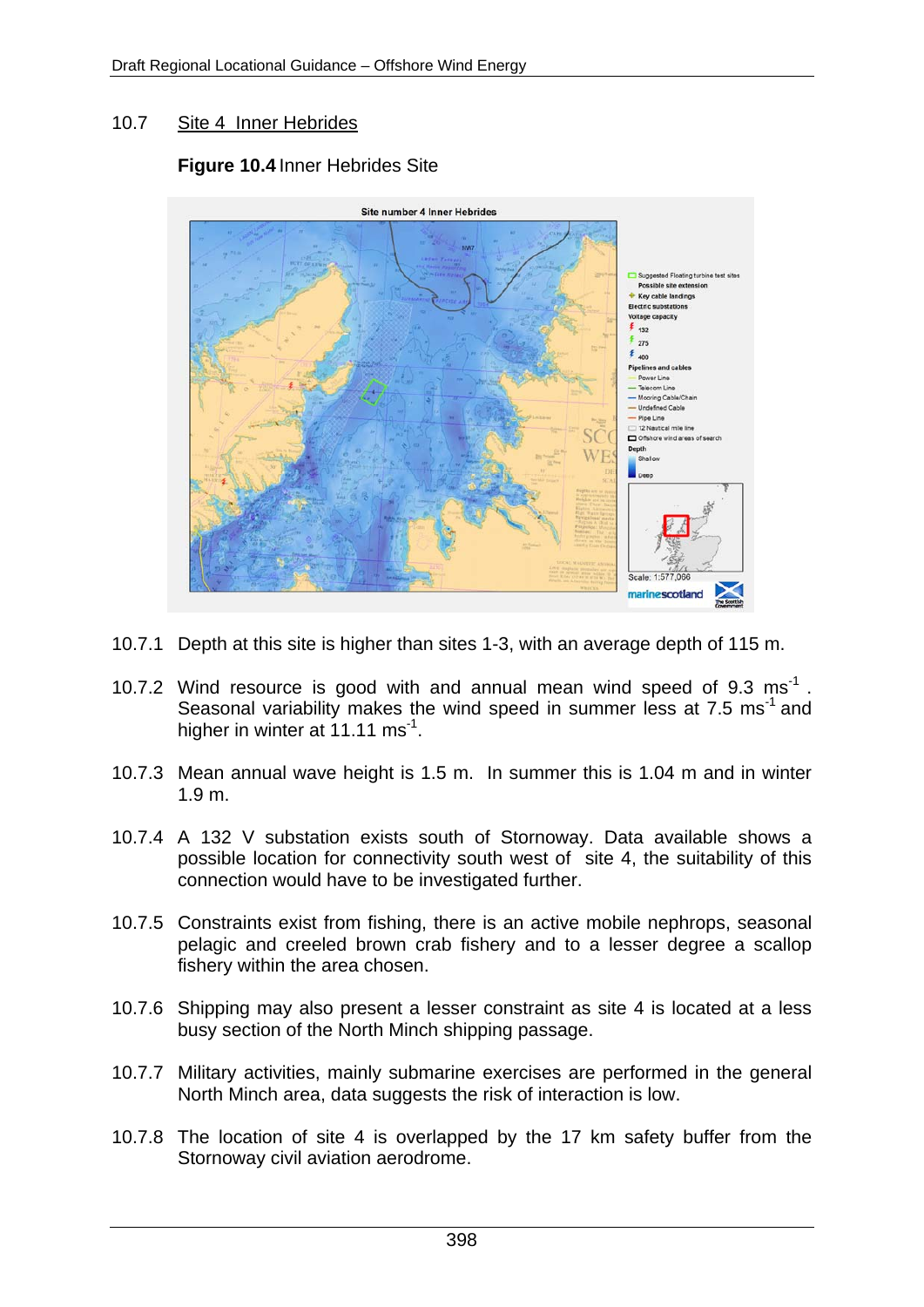- 10.7.9 Recreational sailing takes place within the Inner Hebrides, but UK wide surveys of RYA members have revealed that up to 80% have not found the presence of offshore wind turbines disturbing to their sailing experience.
- 10.7.10 The depth required for commercial expansion exists to the north and to the south. Wind resource is suitable all through the North Minch channel but reduces in the areas closer to land.
- 10.7.11 Interest in the general area in the North Minch has been expressed by other enterprises with a view to establishing a floating turbine test centre. It is not known at this time if any definite sites will go forward but should this occur the possibility of co-operation and technical resource sharing would become an option.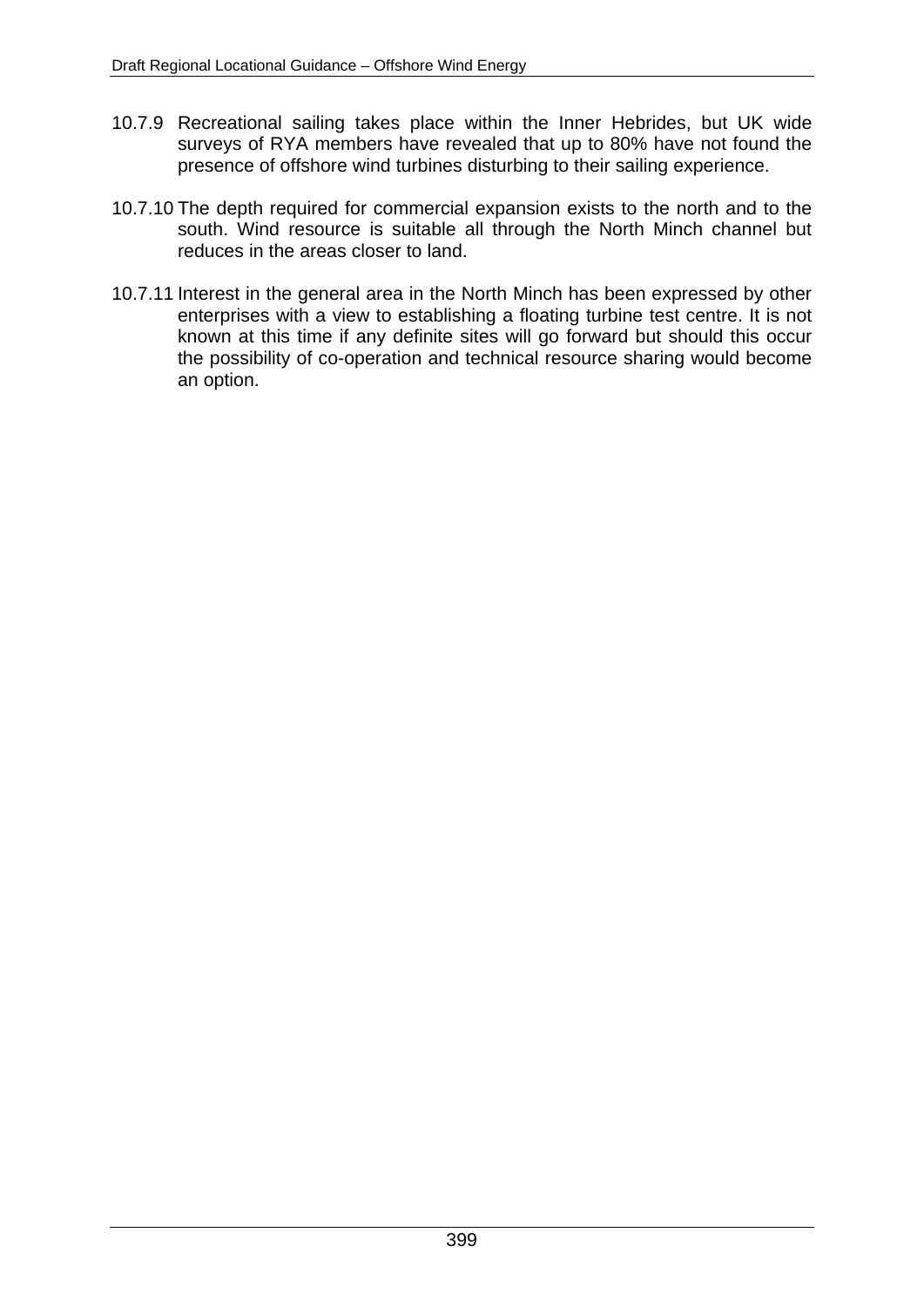#### 10.8 Site 5 South East Aberdeen

# **Figure 10.5** South East Aberdeen Site



- 10.8.1 This site has an average depth of 87 m and in some charts is known as the "Dog hole".
- 10.8.2 The wind resource shows a mean annual wind speed of 9.33 ms<sup>-1</sup>. Summer wind speed is 7.3 ms<sup> $1$ </sup> which rises to a mean of 11.3 ms<sup> $1$ </sup> in the winter months.
- 10.8.3 Site 5 lies squarely inside offshore wind area of search North East 3 (NE3)
- 10.8.4 Wave significant height has a mean annual height of 1.54 m, a summer mean significant height of 1.05 m and a winter mean significant height of 1.94 m.
- 10.8.5 Connectivity options are numerous with electrical substations available in the vicinity of Aberdeen city. The closest are at 17 km from the site with four others at between 24-28 km all these run at 132 V. A 275 V substation lies north west of Aberdeen at approximately 30 km.
- 10.8.6 Seazone data reveals that disused cable landings exist in Aberdeen Bay 20 km from site 5.
- 10.8.7 This site lies entirely within area of search NE3 as recognized through the scoping study for offshore wind. Constraints generated by other users of the sea have been deemed of an acceptable level for developments to go ahead within this area.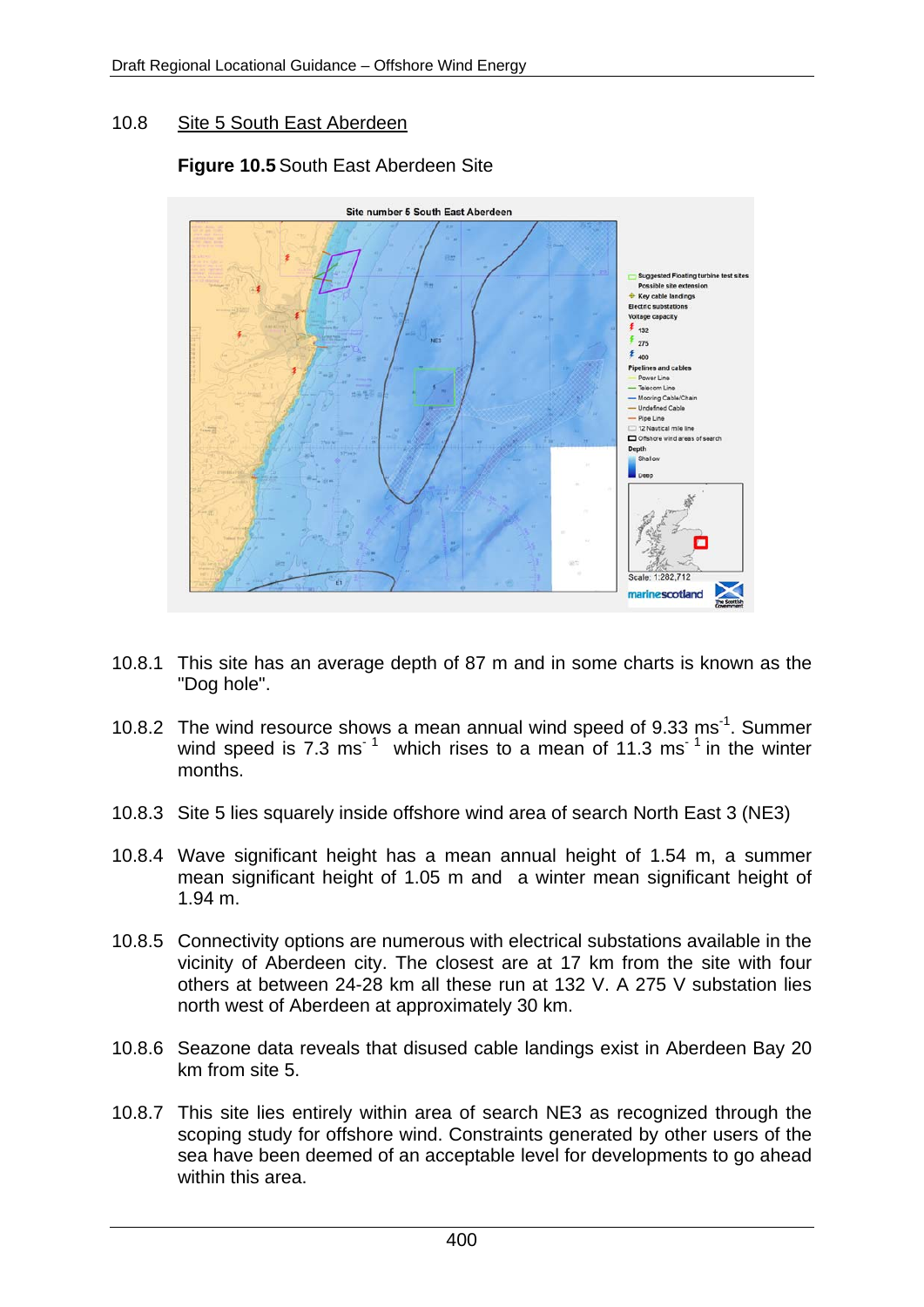- 10.8.8 Harbour facilities could be provided at Aberdeen.
- 10.8.9 Shipping is of low intensity at this site despite its proximity to Aberdeen harbour.
- 10.8.10 Fishing in this area that may present a potential constraint is scallop dredging. The 2007-2011 amalgamated fishing intensity data show that this is the only fishing that overlaps with site 5. Although this should not discount variable seasonal fisheries like herring or squid.
- 10.8.11 Recreational sailing data from the Royal Yachting Association shows some light use sailing tracks cross through this area.
- 10.8.12 The extent of potential radar interference calculated at 140 m height extends over site 5.
- 10.8.13 Constraints potentially exist from aviation as the 30 km buffer zone for civil aviation aerodromes overlaps the western half of this site.
- 10.8.14 This site could be expanded by utilising the deep stretch of water that extends from the eastern flank of site 5 in a south west direction.
- 10.8.15 Another stretch of suitably deep water exists approximately 15 km from site 5 and is connected via a channel of around 80 m depth. This space could provide additional room for expansion.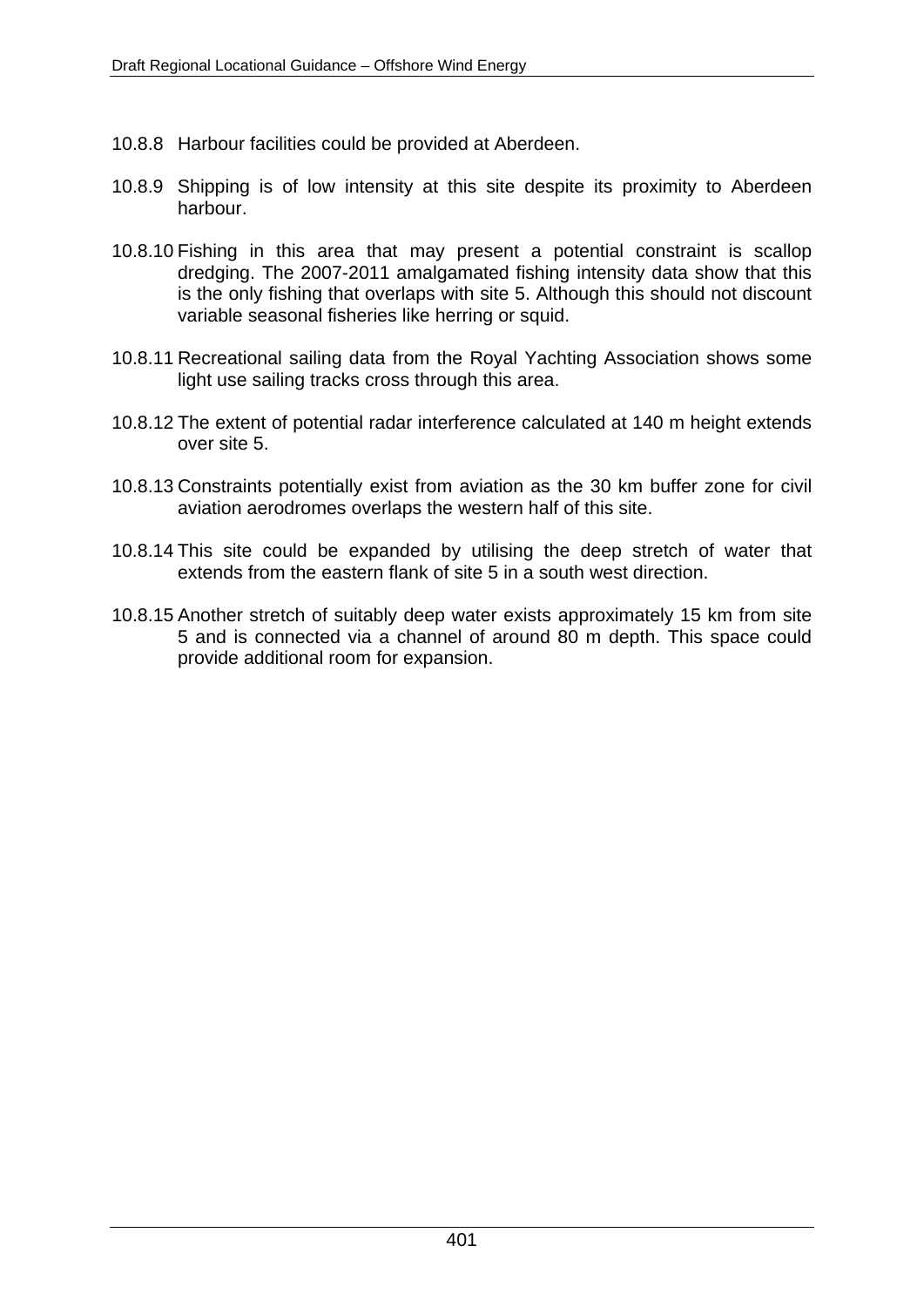# 10.9 Site 6 East Shetland

# **Figure 10.6** East Shetland Site



- 10.9.1 This site sits over the deepest water of all chosen sites at an average of 130 m depth.
- 10.9.2 Wind resource is strong with an annual mean of 10.51 ms<sup>-1</sup>. The summer wind speed averages at 7.95 ms<sup>-1</sup> and the winter speeds at 12.67 ms<sup>-1</sup>.
- 10.9.3 Wave annual mean height is 2.3 m. In summer this is 1.43 m and in winter 2.88 m.
- 10.9.4 The eastern part of site 6 lies within area of search N7, the easternmost Shetland area identified in the offshore wind scoping study. This option has not been included entirely into area N7 to gain more
- 10.9.5 No electrical substations are available in the Shetland isles according to National Grid data.
- 10.9.6 Power cable landings exist 7 km south west at the Outer Skerries, also further on the same line south west between Whalsay and the mainland at 22 km.
- 10.9.7 Port facilities will be available at these locations.
- 10.9.8 The most obvious constraints will be generated by the pipelines that lie directly north of this site and carry hydrocarbon products to Sullom Voe terminal from offshore oil and gas platforms.